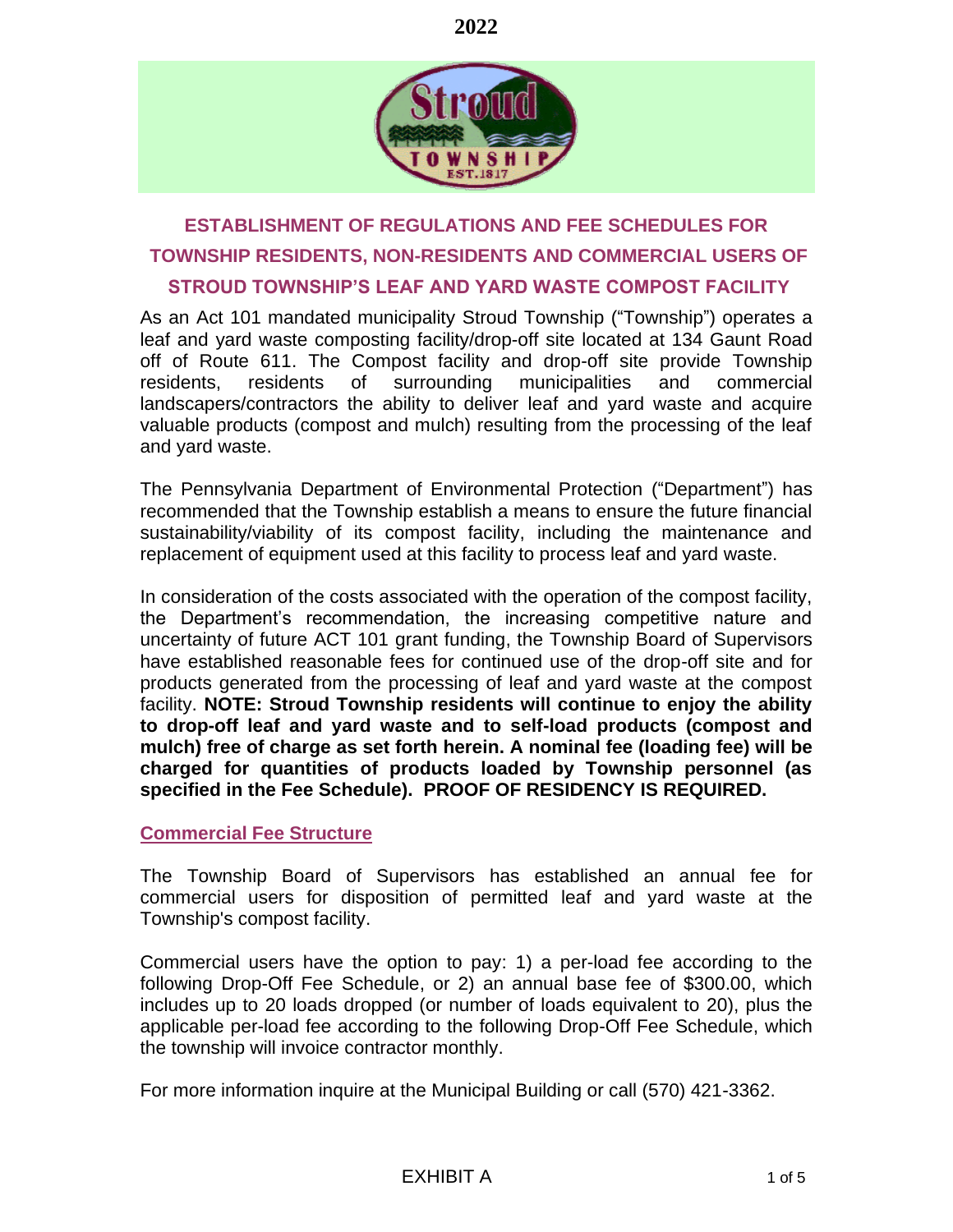### **Fees**

### **Drop-Off**

**Stroud Township residents** will continue to be able to use the drop-off site free of charge as set forth herein. **Proof of residency is required.** Commercial entities that have not paid an annual base fee of \$300 will be charged (per applicable delivery) as specified in the Drop-Off Fee Schedule below.

**Monroe County residents who are not residents of Stroud Township will pay the per-load Drop-off fee set forth below and will be charged as specified in the Products/Materials Loading Fee Schedule below. Proof of Monroe County residency is required.**

**Stroud Township does not accept leaf and yard waste and tree debris from outside of Monroe County, nor any such material that originated outside of Monroe County. Stroud Township reserves the right to limit the quantity of material, and type of material, delivered to or dropped off at leaf and yard waste composting facility.**

Prices are subject to annual review and modification. Leaf and yard waste delivery vehicles not consistent with the following listed vehicle types tipping fee will be determined by the on-site operator, based on comparative vehicle size/capacity. All fees are determined by the load capacity of the vehicle not by the volume of the load at the time of delivery. **Only** acceptable materials, **(leaves, grass clippings, brush and tree trimmings)** are to be delivered. These materials should be delivered source separated, to the extent possible. No plastic bags, metal, or municipal waste or rubbish of any kind will be accepted!

| <b>TYPE OF VEHICLE</b>                           | FEE         |
|--------------------------------------------------|-------------|
|                                                  |             |
| <b>CAR/VAN</b>                                   | \$<br>5.00  |
| <b>PICK-UP TRUCK</b>                             | \$<br>15.00 |
| <b>ONE TON DUMP TRUCK</b>                        | \$<br>25.00 |
| <b>SINGLE AXLE DUMP TRUCK</b>                    | \$50.00     |
| <b>TANDEM-AXLE DUMP TRUCK</b>                    | \$75.00     |
| <b>TRI-AXLE DUMP TRUCK</b>                       | \$100.00    |
|                                                  |             |
| <b>SINGLE AXLE UTILITY TRAILER</b>               | \$<br>25.00 |
| <b>TANDEM-AXLE UTILITY TRAILER</b>               | \$50.00     |
| <b>HEAVY DUTY DUMP TRAILER</b>                   | \$<br>75.00 |
| <b>FIFTH WHEEL Dump TRAILER</b>                  | \$<br>75.00 |
|                                                  |             |
| <b>CHIPPER/FORESTRY TRUCK- WOOD CHIPS</b>        | 25.00<br>S  |
| <b>CHIPPER/FORESTRY TRUCK- BRUSH &amp; LIMBS</b> | S<br>25.00  |

## **DROP-OFF FEE SCHEDULE**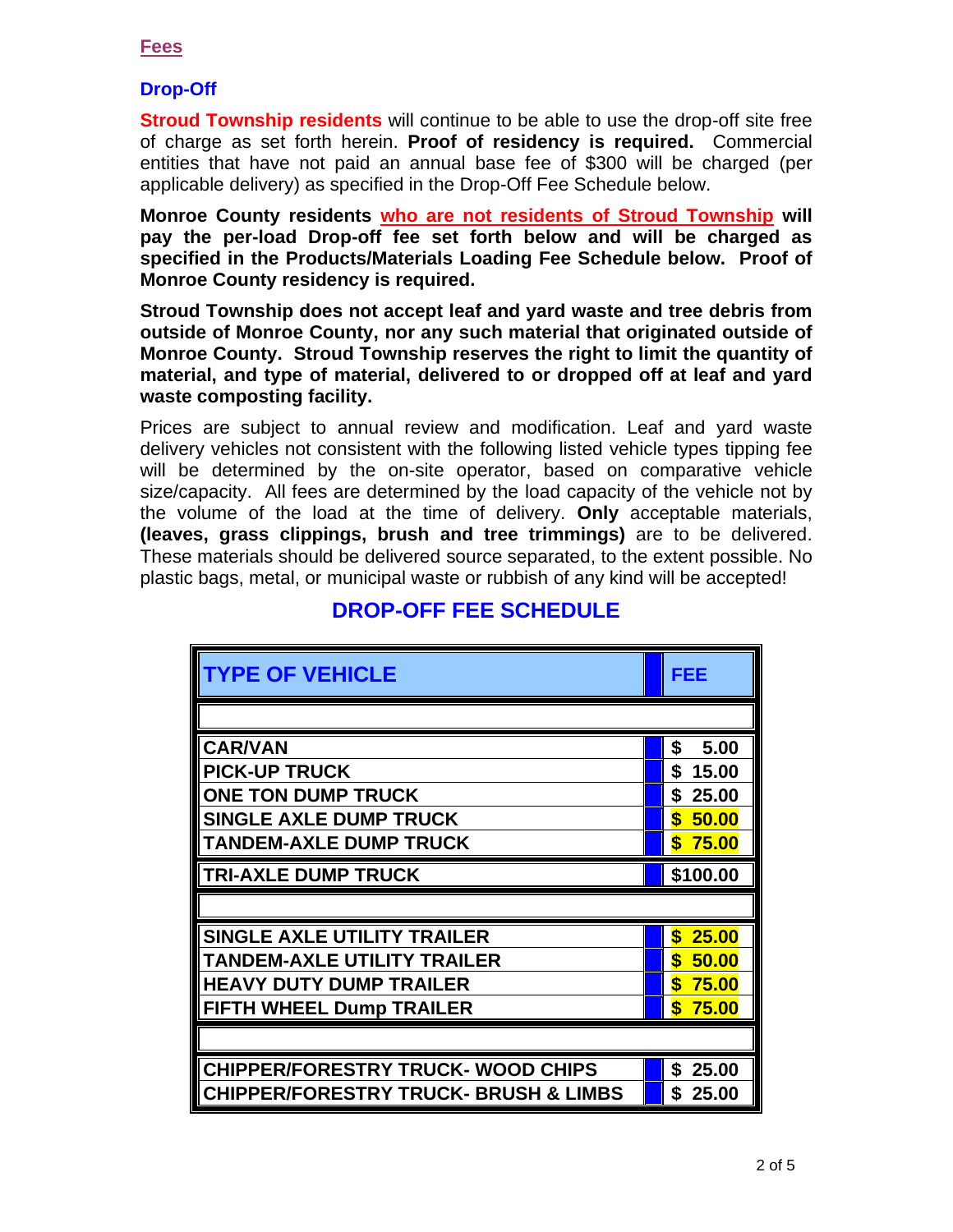### **Products/Materials Loading Fee**

Stroud Township residents will continue to be able to **self-load** limited quantities of compost and mulch free of charge. **Monroe County residents who are not residents of Stroud Township** are able to **self-load** limited quantities of compost and mulch free of charge. **Proof of residency is required.**

All products loaded by Township personnel **(for all residential and commercial users)** will be charged as specified in the Products/Materials Loading Fee Schedule below. Residential and commercial users are not permitted to load products/ materials by any equipment or tools other than manually by a shovel or up to 5-gallon bucket. No power or manual equipment or tools shall be used to cut, split or process any material at the township's Yard Waste and Compost Facility.

| <b>PRODUCTS/MATERIALS</b>             | FEE     |  |
|---------------------------------------|---------|--|
|                                       |         |  |
| <b>MULCH</b>                          |         |  |
| MINIMUM LOADING FEE (3 yards or less) | \$15.00 |  |
| <b>EACH ADDITIONAL 3 YARDS</b>        | \$15.00 |  |
| <b>COMPOST</b>                        |         |  |
| MINIMUM LOADING FEE (3 yards or less) | \$25.00 |  |
| <b>EACH ADDITIONAL 3 YARDS</b>        | \$25.00 |  |

### **PRODUCTS/MATERIALS LOADING FEE SCHEDULE**

### **Yard Waste Site Rules & Regulations**

- 1. Acceptable leaf and yard waste includes **only** leaves, grass clippings brush or tree trimmings to a maximum length of thirty (30") inches and a maximum diameter of eighteen (18") inches, natural Christmas trees and wood chips. Residents and contractors are not permitted to unload tree trimmings larger than specified above and may be fined, or may not be permitted to use the compost facility, or both, if dimension violation occurs.
- 2. All leaf and yard waste shall be deposited in the **designated areas**.
- 3. The following items are **specifically prohibited** from being deposited at the drop-off site:
	-
	- **A**<br>**Construction**/ Construction/demolition waste of any nature, including lumber, stone, brick, asphalt or concrete
		-
		- Garden produce such as tomatoes, apples, pumpkins, etc.
	- Metal, plastic bags and paper waste<br>
	Garden produce such as tomatoes, a<br>
	Garbage or refuse or litter of any variance of the contract of the contract of the contract of the contract of the contract of the contract of the co Garbage or refuse or litter of any variety
		- Any material not listed herein deemed prohibited in the sole discretion of yard attendant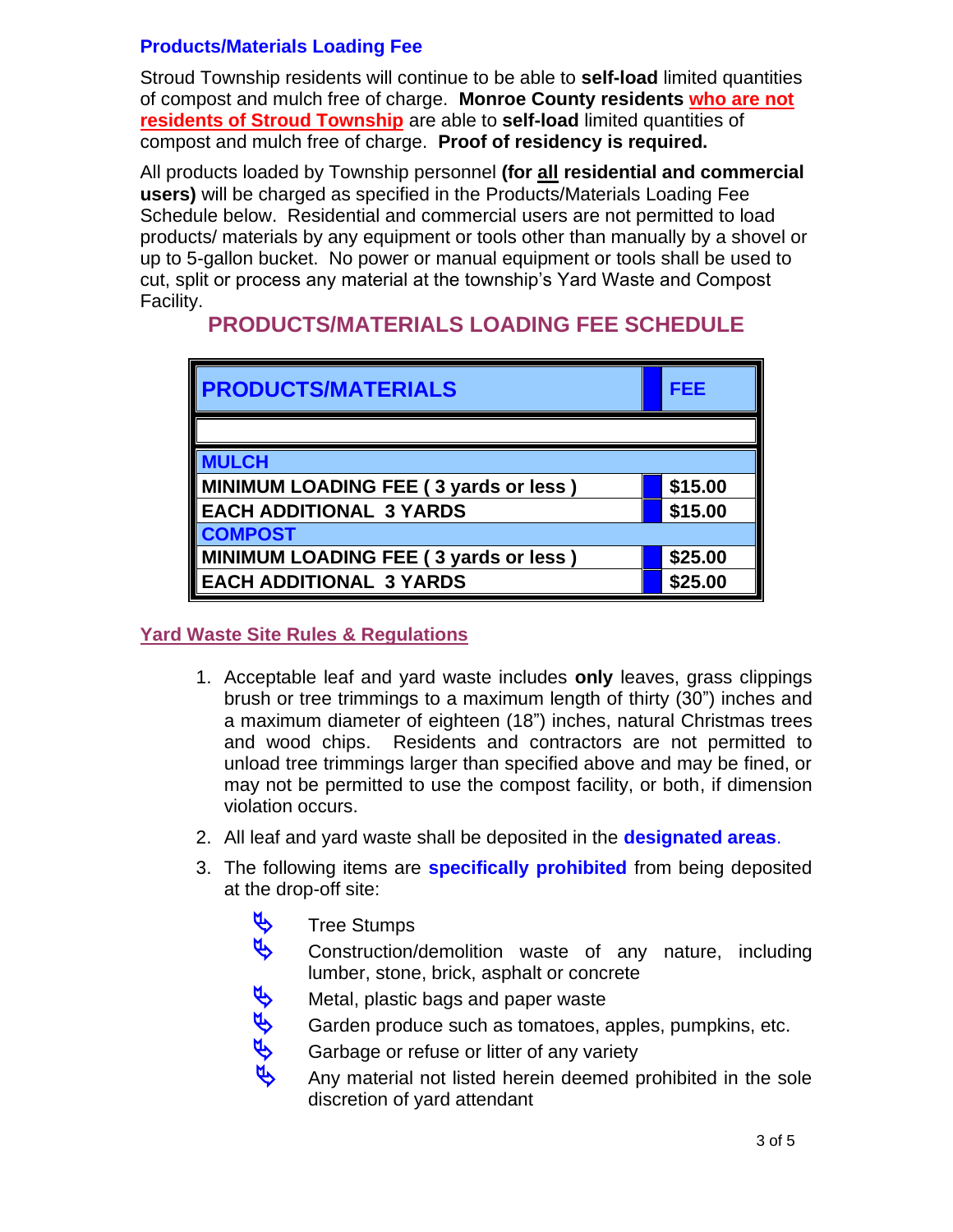- 4. Hours of operation:
	- Monday through Friday, 7:30 a.m. to  $3:00$  p.m., beginning February 16, 2022 to November 23, 2022. Open Saturdays, beginning Saturday, March 26, 2022 to November 19, 2022, 7 a.m. to 2 p.m.
	- Closed: Sundays and Holidays
	- Stroud Township Board of Supervisors reserves the right to close access to the composting facility at any time for the purpose of operating the equipment upon the site, the inspection and maintenance of the equipment at the site or for any reason it deems necessary.
- 5. Frequent residential and commercial users may establish a township account whereby outstanding balances shall be paid in full within 30 days of Township billing. Residential and commercial users with township accounts who fail to remit payment of billed fees within 30 days of the date of Township invoice shall subject such residential and commercial users to a late fee charge of \$35 for each month in arrears and discontinued use of the township yard waste and compost facility until outstanding balance(s) and late fees are paid in full. Legal fees and collection costs will be charged to residential and commercial users whose accounts are 60 days past due.
- 6. The following circumstances shall constitute a violation of these Rules and Regulations.
	- The disposition of any unacceptable material at the drop-off site.
	- The disposition of any material at the entry to, or along, Gaunt Road, or not within the yard waste processing area.
	- The disposition of any material at the drop-off site at any time other than the designated hours of operation.
	- All loads of materials/product must be taped prior to exiting the compost facility.
	- Smoking and other hazardous activities are not allowed at the Composting Facility.
- 7. Violation of any of the Rules and Regulations, upon conviction thereof in a summary proceeding, is subject to a fine not less than \$300.00, but not more than \$1,000.00 in addition to applicable costs for each rule or regulation violated, for each time violation occurs.

**Notice**: Persons using the Compost Facility do so at their own risk. Any person using the Compost Facility who causes damage or injury to persons or property shall be liable for said damage and/or injury.